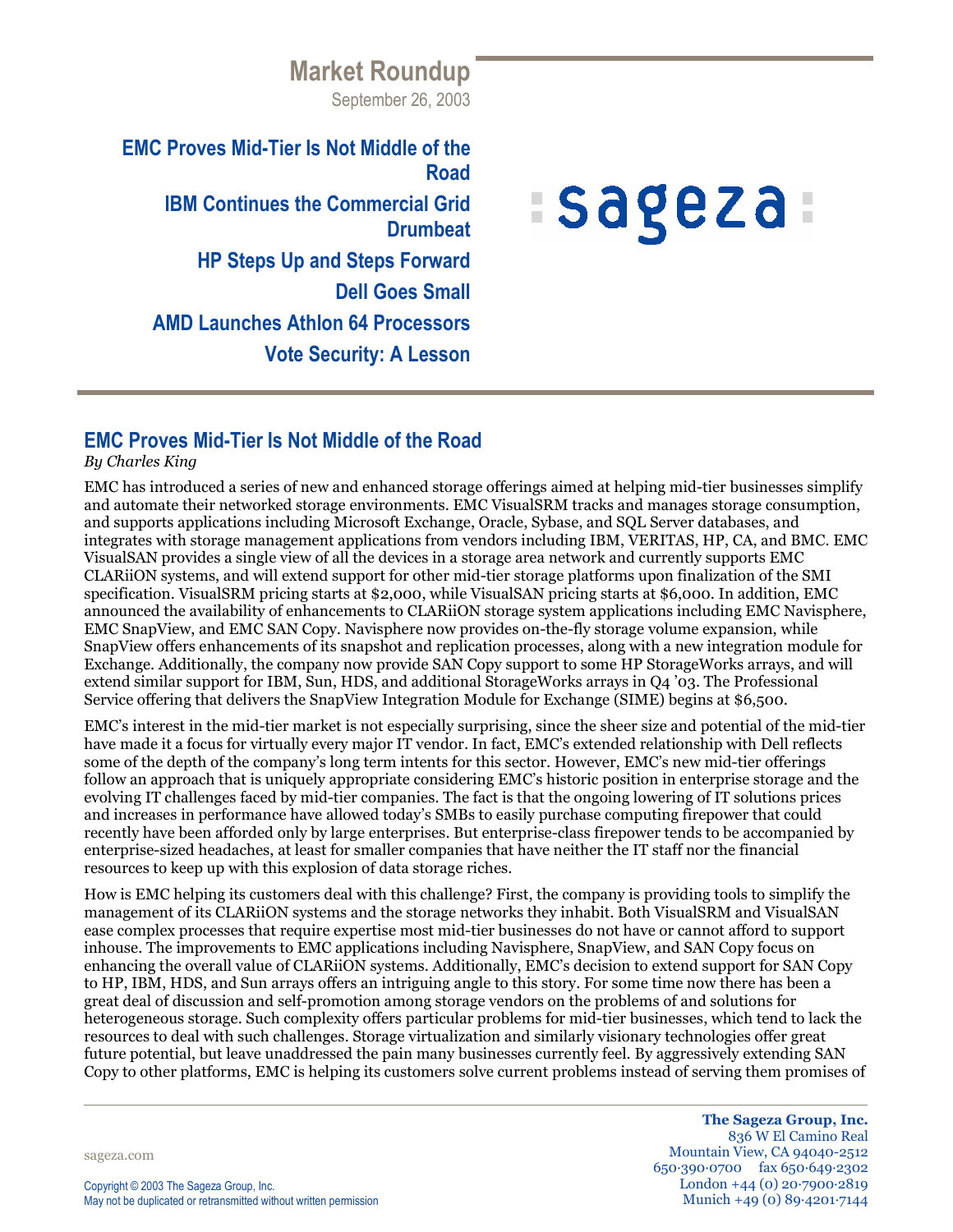future satisfaction. This is the sort of action mid-tier and other customers tend to remember, especially when it is time to sign or renew their vendor contracts.

## **IBM Continues the Commercial Grid Drumbeat**

#### *By AJ Dennis*

IBM has announced additional products, partners, and customers to its ongoing grid computing commercial market development efforts. On the product front, the company released two new additions to its growing list of grid computing packages, both targeting needs in the financial services industry. The first is a comprehensive customer insight environment while the second helps assess credit risk more efficiently. IBM has also expanded its grid computing partnerships with ISVs Avaki of Burlington, MA and United Devices of Austin, TX. The company also announced six new grid clients including Morgan Stanley and HR consulting firm Hewitt Associates, as well as NLI Research Institute, a unit of the Nippon Life Insurance Group in Japan; T-Systems, a unit of Germany's Deutsche Telekom; IN2P3, a French research consortium on nuclear physics; and Ngee Ann Polytechnic, a college in Singapore. By IBM's count, it has active commercial grid deployments with more than 100 customers, twenty-seven of whom have spoken publicly about their projects. Overall IBM has introduced nineteen industry aligned commercial grid products grouped into five vertical focuses — research and development, engineering and design, business analytics, enterprise optimization, and government development. In addition, the company has engaged with more than a dozen active ISV partners targeting grid solutions during the past year.

From the looks of this announcement, it appears that IBM has cracked the credibility code with regard to developing the commercial grid computing marketplace by  $-$  to paraphrase Nike  $-$  "just doing it." The emerging grid ecosystem that IBM is touting provides an image of market landscaping, with IBM identifying the contours and high points of available market opportunities, turning the soil and crafting the infrastructure, then selecting the appropriate Big Blue and partner plantings to fulfill the vision of a fruitful landscape. And to help customers implement and maintain this pretty picture, IBM Global Services stands ready, willing, and able to deliver. We find what IBM is doing with grid to be in keeping with the company's long-held vision of developing and owning a principle share of other commercial IT marketplaces. To return to the landscaping metaphor, IBM has taken the grid market's measure, selected key points of presence and significant products to plant, is looking for incremental assistance from willing ISV partners for development and maintenance, and then will let time do the rest.

By quietly creating a demonstrable context for its grid story, IBM is developing momentum that is headed toward a sense of critical mass and velocity. However, the story, while on the charts, is far from number one. Deft handling of the low-hanging fruit in this early market development effort is a credible story, but is incomplete without taking into account the completion's (HP, Sun, and others) strong technology and product development efforts in this space. Also missing are details as to IBM's current revenue and more importantly, future projections and plans for its commercial grid efforts. Given the potential of grid computing and the realities of today's tech marketplace , IBM has realized it cannot go the distance alone, but it can be and apparently is a first mover in crafting a comprehensive approach for developing the commercial grid computing market. In this context, the concept of an ecosystem is appropriate and compelling. Then again, while other vendors focus on understanding technology for business, IBM has thrived on understanding the business of technology.

## **HP Steps Up and Steps Forward**

#### *By AJ Dennis*

Hewlett-Packard announced this week that it would protect its Linux customers from any legal action the SCO Group might take against them in SCO's assertions of copyright and other intellectual property infringements within Linux. HP was explicit that its offer was to customers that purchase — after October 1st 2003 — Red Hat Inc. or SuSE Linux AG versions of Linux directly from HP with a standard support contract for installation on HP systems. Additional stipulations include customers' agreements regarding future Linux purchases and prohibitions as to modifications to the Linux source code covered under the indemnification. The company indicated that existing Linux customers who meet the same specific requirements (purchase direct, platforms, support contract, modifications, etc.) and who sign an amended contract can also be protected by this program. In an HP communication that explained the basics of the announcement, the company acknowledged it had not signed an agreement with SCO and has not exchanged monies for this indemnification from SCO.

sageza.com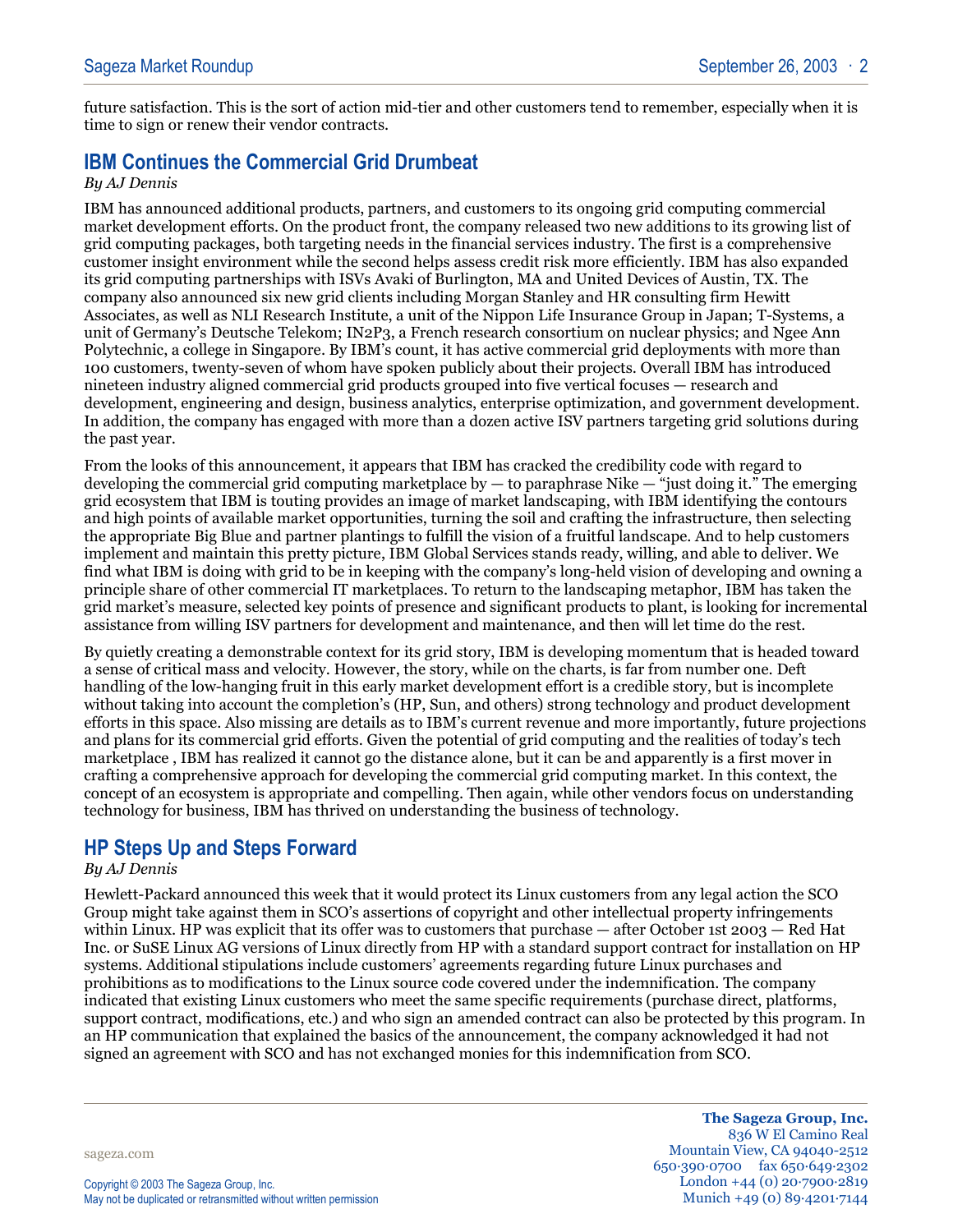Given the nearly two billion in Linux-related revenue HP claimed last year and the integral role Linux plays in HP's Adaptive Enterprise Strategy, this was a smart move for HP. As the rest of the vendor pack mills about, HP has taken specific and direct action to demonstrate its commitment to its enterprise customers and to Linux. While the entire industry (HP included) hopes the courts will eventually dispel the dark cloud SCO has cast over Linux, HP has taken action and looks good for doing it.

While we see little downside in HP playing this role, as it seems unlikely that SCO will actually pull the pin and sue one of HP's customers, it is a managed-risk scenario. Given the peace-of-mind support this indemnification extends to new purchases of Linux, and the hardware and service to support it, it will be interesting if this move by HP attracts customers from other Linux vendors or if their competitors immediately, defensively follow suit. It also represents a real up-side for HP to manage a small step forward in asserting leadership in the Linux market that is, after all, substantially more than HP's mercurial quarterly assertions of leading in market share.

## **Dell Goes Small**

#### *By Jim Balderston*

Dell Computer has announced that it will begin selling a PowerEdge server with Windows 2003 installed for under \$1,000. The PowerEdge 400SC comes with Windows 2003 Standard Edition, which includes Exchange 2003. Dell said that this latest offering is designed to appeal to small and medium businesses that need easy to use server products. The company said it would continue to target the SMB market space and has a number of lowcost server, storage, and connectivity products directed at businesses with less than 500 people.

It should not come as any surprise that Dell is moving aggressively into the SMB space. They do so as part of a growing herd of IT vendors designing, building, and offering a wide range of products specific for the middle tier enterprise and even reaching down to the larger small business. Dell's opportunity to sell packaged solutions running Windows will appeal to many SMBs that already possess a sufficient level of Windows expertise, and one would expect their commodity-like pricing to be popular as well.

As we have noted before, the interest in the SMB space — especially the middle tier — has become something of a phenomenon for vendors normally associated with selling their products and services to the large scale enterprises. This is no fad, for the simple and enduring reason that most medium tier businesses of 2003 look very much — from an IT point of view — like the large enterprise of the early or mid 1990s. The needs of the middle tier in  $2003 - b$  ethey storage, server capacity, or management, scaling or middleware  $-\overline{a}$  are the same needs their larger cousins experienced not all that long ago. As a result, large vendors like HP, IBM, and EMC have been creating and marketing products to the middle tier that have many of the same virtues as the products they sell to the large enterprise today, absent some speeds and feeds features that are not necessarily in demand within the middle tier. These products bring value propositions like reliability, failover, and ease of use, at lower price points. For Dell, trying to find success by commoditizing products in this market may boil down to a simple race between their products and the sophistication levels of the mid-tier market. Just as IT demands have grown in this space, so have — to a lesser degree — the levels of IT sophistication and expertise. Dell's success in this arena, we would argue, will come because they are able to sell boxes without a fully fledged VAR or channel in place to support those products due to increased middle-tier IT expertise. We are not sure if such expertise is now widely in place within the middle tier, but suspect that Dell's success or failure in this area will be very telling in that regard.

## **AMD Launches Athlon 64 Processors**

#### *By Charles King*

AMD has introduced its new Windows-compatible Athlon 64 processors for desktops and notebooks. The Athlon 64 for notebooks features AMD PowerNow technology to reduce power consumption and extend battery life. In addition, AMD introduced the Athlon 64 FX, a processor specifically designed for gamers, digital content creators, and PC enthusiasts. According to the company, the Athlon 64 FX enables a "cinematic" computing experience that provides a level of computer graphics realism similar to DVD-quality films. The company also stated that more than 150 manufacturers and infrastructure partners including HP, Fujitsu, Fujitsu-Siemens, and Packard Bell are developing Athlon 64-based products, and Microsoft announced the release of a beta-version of its Windows XP 64-bit Edition, which is expected to ship in the first half of 2004. Additionally, PC retailer Best Buy announced plans to sell Athlon 64-based systems, as well as an Athlon 64 processor-in-a-box product. The AMD Athlon 64 processor Model 3200+ for desktops is priced at \$417 in 1,000 unit quantities, and Models 3200+ and 3000+ for

sageza.com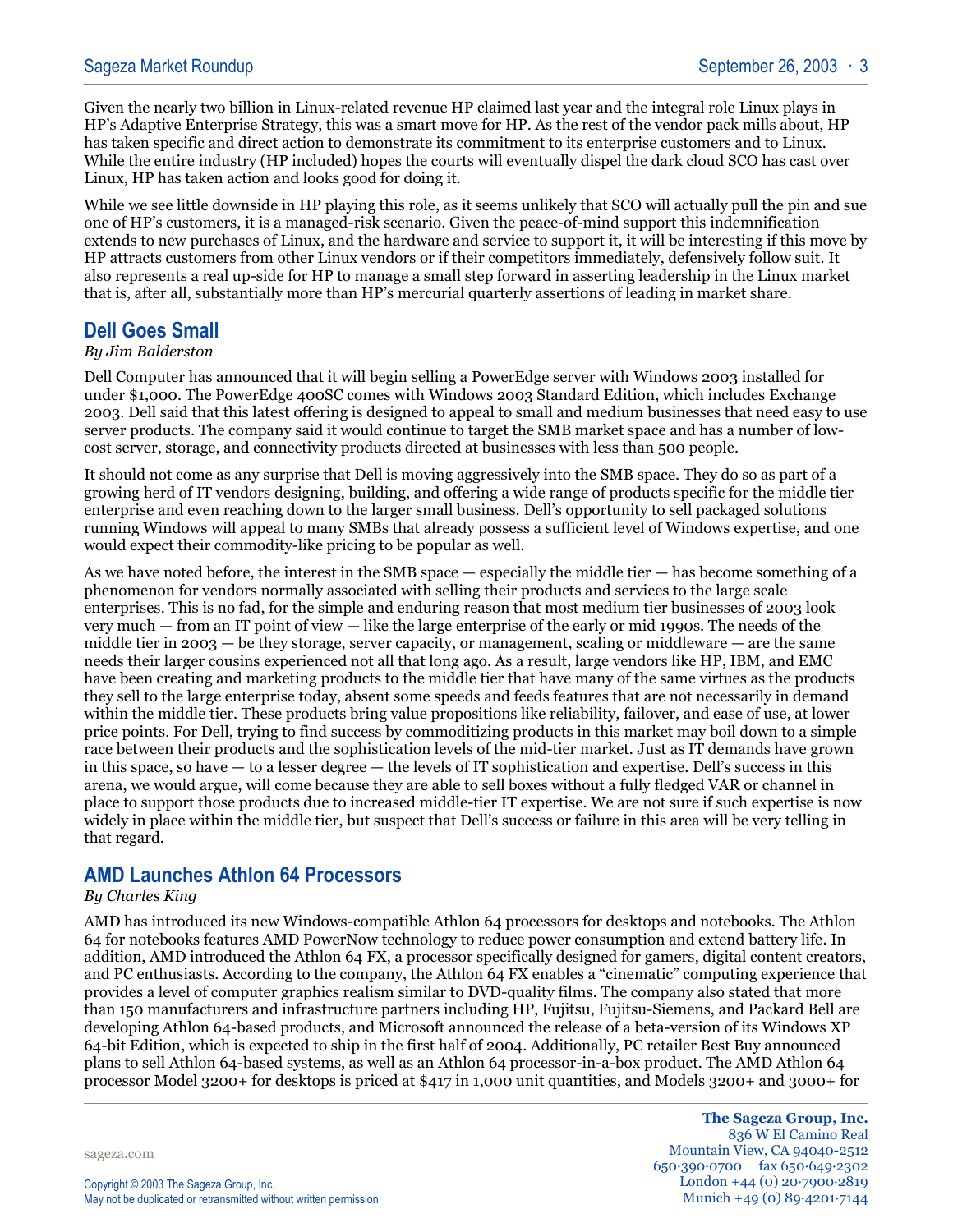notebooks are priced at \$417 and \$278 in 1,000 unit quantities. The AMD Athlon 64 FX in the FX-51 series is priced at \$733 in 1,000 unit quantities.

When considering computer processors, it is best to focus on both the market "buzz" and the actual market, which are occasionally complementary but discreetly separate entities. On the buzz side of the equation, 2003 has thus far been AMD's year, a surprising turn of events considering the company's usually secondary role in a processor market long-dominated by Intel. First with Opteron and now with Athlon 64, AMD has successfully developed and delivered products based on an approach essentially ignored by Intel, but which has resonated in the larger market. Contrary to Intel's insistence on developing separate 32- and 64-bit chip architectures, AMD's Opteron and Athlon 64 products utilize the AMD64 technology, which simply extends the 32-bit instruction set to 64-bits, allowing full native support of both 32-bit and 64-bit applications. This engineering elegance and notable flexibility of this hybrid approach has caught the market's attention, especially since the performance of AMD's products reportedly matches or exceeds Intel's competing solutions. In other words, AMD has, for the first time in its long-held role as an Intel follower, effectively reversed roles.

Good enough, but what does this mean in actual market terms? Intel has said that there is little if any demand for hybrid servers or 64-bit desktop platforms, and the company is essentially correct. Opteron is well-regarded but it has yet to make much of a commercial dent, though the processor has seen some uptake in the high performance computing space, a good place to be considering the growing popularity of clustered HPC and supercomputing systems. While there may not yet be a huge demand for Opteron, its successful use in cutting edge, highperformance systems could create the buzz it needs to move successfully into the commercial market. We see some interesting analogies between AMD's positioning of Opteron and the Athlon 64. While the desktop and notebook versions of the chip will require the official release of the Windows XP 64-bit Edition to gain significant traction, the Athlon 64 FX is tailored to satisfy the appetites the PC gamers, enthusiasts, and game developers, groups which commonly help make or break the reputations of emerging technologies. If the Athlon 64 FX delivers the performance/capabilities AMD advertises, it could provide enough buzz to drive broader commercial sales. Overall, AMD's efforts around Opteron and Athlon 64 are a radical departure from its traditional behavior. Rather than pursuing existing markets or waiting for new ones to mature, AMD is instead actively developing new opportunities. This is the behavior of a potential market leader, not a secondary follower, and suggests that AMD is unwilling to pursue a future that merely reflects its past.

## **Vote Security: A Lesson**

#### *By Jim Balderston*

Published reports indicate that numerous concerns have been raised about electronic voting machines manufactured by Diebold Election Systems, of which 33,000 are presently used in thirty-eight states. A report conducted by an independent firm indicated that the systems were at a high risk of compromise, in which vote tallies could be reconfigured and in many cases attacks on the system could be done without leaving any sort of audit trail indicating that vote tallies had been changed. Diebold moved this week to shut down the Web site of one of the company's most vocal critics, and successfully had this individual's site shut down. Other sites, with largely identical content, have sprung up in its place and information from the original closed Web site has been reproduced on other sites as well.

Given the circumstances surrounding vote-counting procedures in the last presidential election, one can easily see that such an issue would be one of interest to members of the public. The idea that "every vote counts" is especially true in close elections and there is no reason to think going forward that the country will not be having a significant number of too-close-to-call election nights. But as we watch Diebold respond to both individuals and research firms expressing concerns about their machines' security, we see a cautionary tale for IT vendors across the spectrum. In other words, this is a textbook case of how not to respond to security issues raised by third parties.

As we have noted before, security is an ever-evolving game of measure/countermeasure. For each new security gizmo, there will inevitably be a means to circumvent it in some fashion. As such, we see the evolving culture of security testing —whether through white- or black-hat efforts — as one that is not only inevitable and irreversible but one that is essential to maintaining baseline levels of IT security across the industry. While such efforts may bring occasional embarrassment to an IT vendor, we believe this is a small cost compared to the potential harm that could be done to the vendor's customers, and ultimately the vendor themselves if such warnings are ignored. It must also be noted that Diebold's attempt to silence an Internet-savvy critic has had much the same effect as

sageza.com